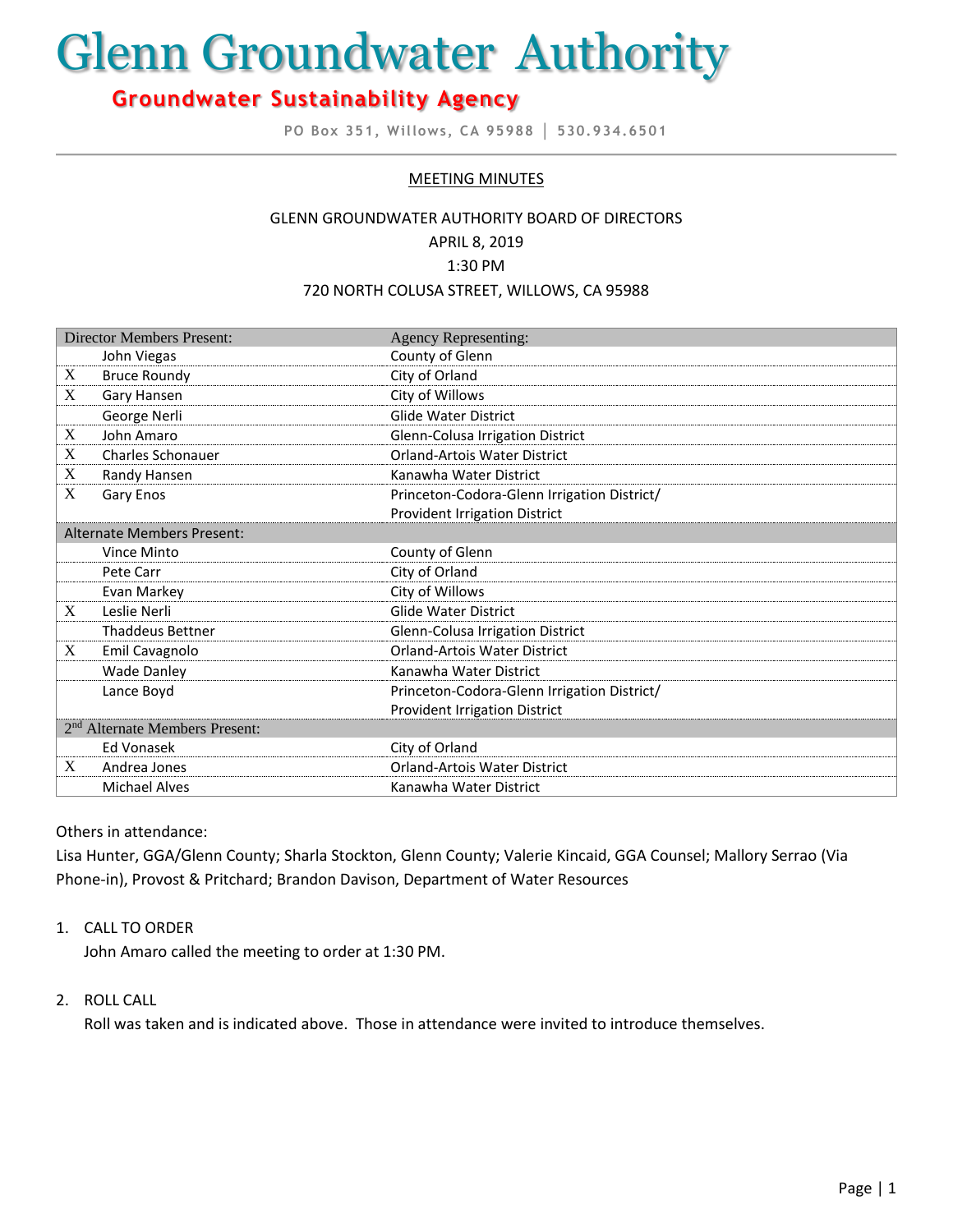## 3. APPROVAL OF MINUTES

a. Approval of meeting minutes from March 11, 2019.

The March 11, 2019 minutes were approved as presented.

Motion: Gary Hansen, Second: Bruce Roundy, Vote: Unanimous

# 4. PERIOD OF PUBLIC COMMENT

None

# 5. STAFF UPDATES

Lisa Hunter provided a Program Manager Report and highlighted the items including:

- Most Board members have completed their California Fair Political Practices Commission (FPPC) Statement of Economic Interests (Form 700s) for 2018/2019.
- Continuing to distribute SGMA Fact Sheet, Subbasin Fact Sheet, and email distribution list sign-up sheet during grower permit renewals.
- Staff submitted the 2018 Government Compensation in California Report to the State Controller's Office.
- Member agency invoices were mailed April 1, 2019.

#### 6. FINANCIAL REPORT

- a. Review and accept Monthly Activities Report
- b. Review and consider approval of claims

The Monthly Activities Report and Claims Summary were included in the meeting packet materials. A statement was made to clarify the County invoices for services on a quarterly basis. A motion was made to accept the Monthly Activities Report as presented.

Motion: Leslie Nerli, Second: Gary Enos, Vote: Unanimous

A motion was made to approve claims as presented.

Motion: Charles Schonauer, Second: Randy Hansen, Vote: Unanimous

# 7. LONG-TERM FUNDING

- a. Receive update on long-term funding process and activities.
- b. Receive update on budget development and consider including a minimum fee.
- c. Consider including or excluding parcel acreage that falls outside of the Glenn Groundwater Authority boundary.
- d. Consider including or excluding certain parcel categories.
- e. Provide additional direction to Program Manager, Legal Counsel, and/or Committees as needed.

Lisa Hunter referred to a long-term funding activities report included in the meeting packet. Policy questions requiring direction are highlighted.

Provost & Pritchard staff received the County Assessor information to analyze the acreage that is in the Colusa Subbasin. Currently, parcels on the boundary line have been "clipped" to the GGA boundary and the acreage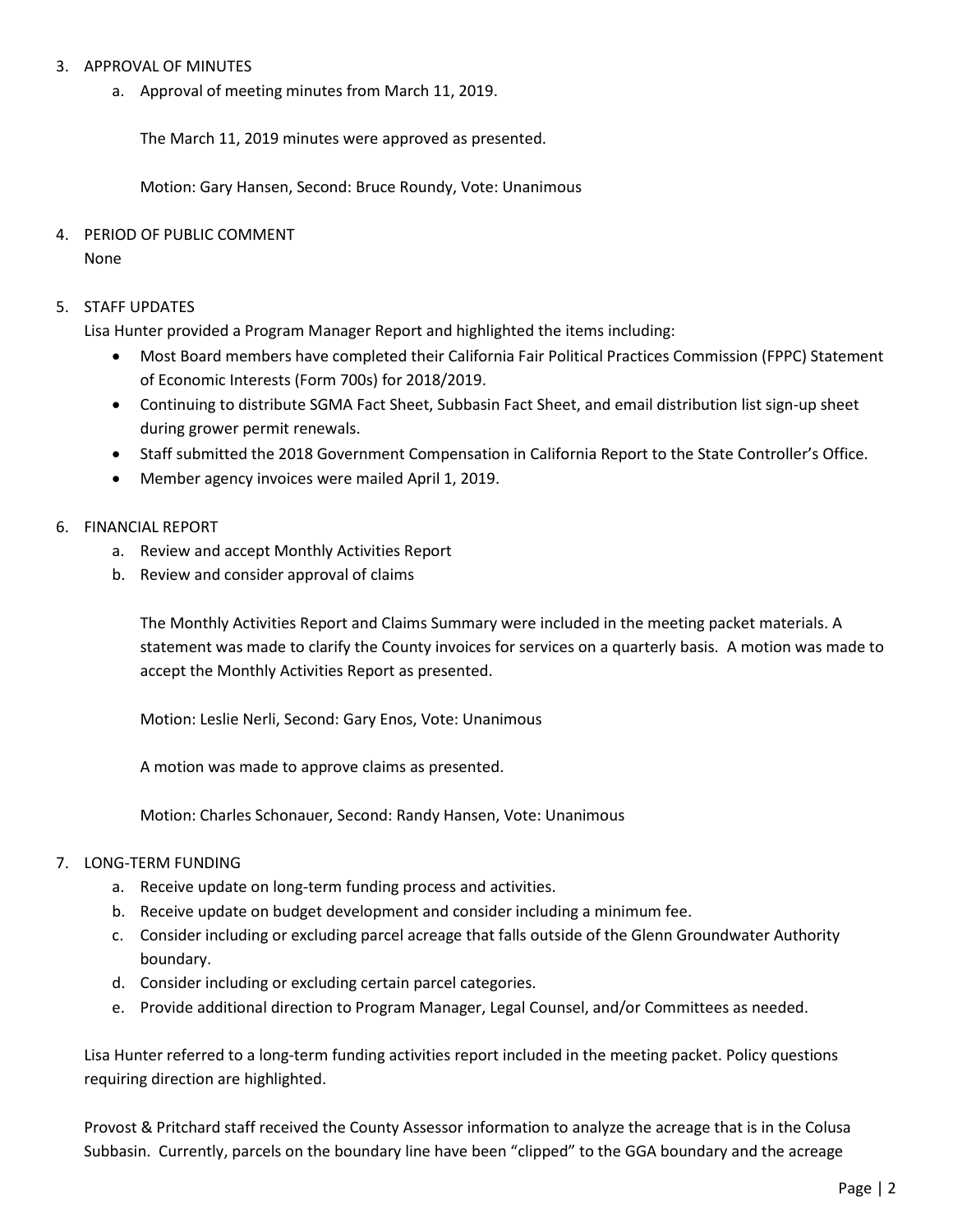outside of the subbasin is excluded from the process. For parcels that have been "clipped", Provost & Pritchard is using a GIS parcel calculation to determine the acreage that is in the Colusa Subbasin rather than using the assessed acreage. Landowners with parcels partially in the Colusa Subbasin will also receive a notice on the Proposition 218 process. A motion was made to approve the current process of excluding acreage outside of the GGA boundaries and calculating acreage for "clipped" parcels rather than using assessed acreage.

Motion: Leslie Nerli, Second: Charles Schonauer, Vote: Unanimous

Based on Provost & Pritchard's experience, the following categories are generally not included in the County's tax rolls:

- Artois CSD (0.26 acres)
- Cemetery (37.87 acres)
- $\bullet$  City (145.64 acres)
- County (1467.8 acres)
- $\bullet$  Federal (13,140.46 acres)
- Fire (2.09 acres)
- IrrDist (65.82 acres)
- MWC (83.47 acres)
- Ord CSD (4.44 acres)
- PGE (3.81 acres)
- $\bullet$  School (22.19 acres)
- State (1,869.56 acres)

The GGA must decide whether to include or exclude these categories from the fee process. If included, a direct bill would need to be sent from the GGA to the entity. It was noted that Federal Agencies are not subject to SGMA. Multiple scenarios were discussed. A motion was made to exclude parcel categories that are not included in the County's tax roll. To clarify, the final decision will be based on the County inclusion/exclusion policy. Ms. Kincaid will re-check the GGA's authority to charge schools if they are included in the County rolls. After further discussion, the motion was amended to also include lands owned by irrigation districts, the county, and cities (member agencies to the JPA).

Motion: Gary Enos, Second: Randy Hansen, Vote: Unanimous

The public workshops were reviewed. Ms. Hunter thanked the Directors for their participation. Approximately 150 individuals attended the meetings. 3003 mailers were sent out announcing the first public workshop and only about 50 have been returned so far.

John Amaro reviewed the 5-year projected budget and potential minimum fee. He highlighted the \$7.97-\$20.59 per parcel for the service of adding a parcel assessment to the tax roll. Ms. Hunter stated there should be a more indepth discussion with the County Finance Department regarding this issue. Emil Cavagnolo stated the County's collection methods are often more efficient in comparison to doing it in house. Provost & Prichard originally was going to determine the expectations for both the GGA and the County Finance Department. However, the Board concluded this charge would be further vetted through the Funding Ad Hoc Committee with the assistance of Provost & Pritchard.

Ms. Hunter reviewed the near-term schedule and indicated the protest mailer should go out May 15, 2019.